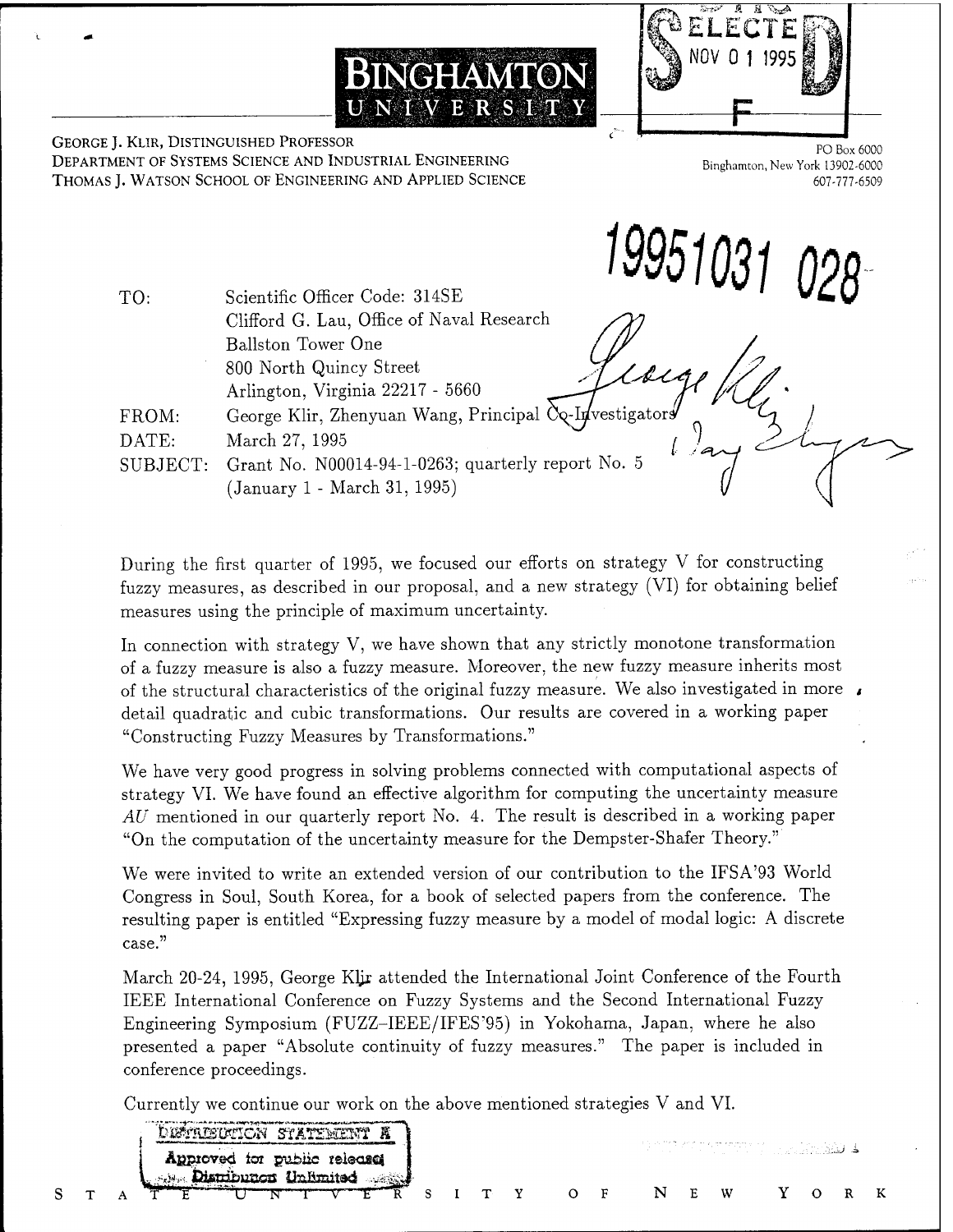Grant No. N00014-94-1-0263; quarterly report No. <sup>5</sup> March 27, 1995

cc: Administrative Grants Officer, Office of Naval Research, Resident Representative, 33 Third Avenue Lower Level, New York, NY 10003 - 9998. Director, Naval Research Lab., ATTN.: Code 2627, Washington, D. C. 20375. Defense Technical Information Center, Bldg. 5, Cameron Station, Alexandria, Virginia 22304 - 6145

| Accesion For                                           |                          |   |  |  |  |  |  |
|--------------------------------------------------------|--------------------------|---|--|--|--|--|--|
| NTIS CRA&I<br>DTIC TAB<br>thannounced<br>Justification |                          | П |  |  |  |  |  |
| By per attitude<br>Distribution /                      |                          |   |  |  |  |  |  |
|                                                        | Availability Codes       |   |  |  |  |  |  |
| Dist                                                   | Avail and for<br>Special |   |  |  |  |  |  |
|                                                        |                          |   |  |  |  |  |  |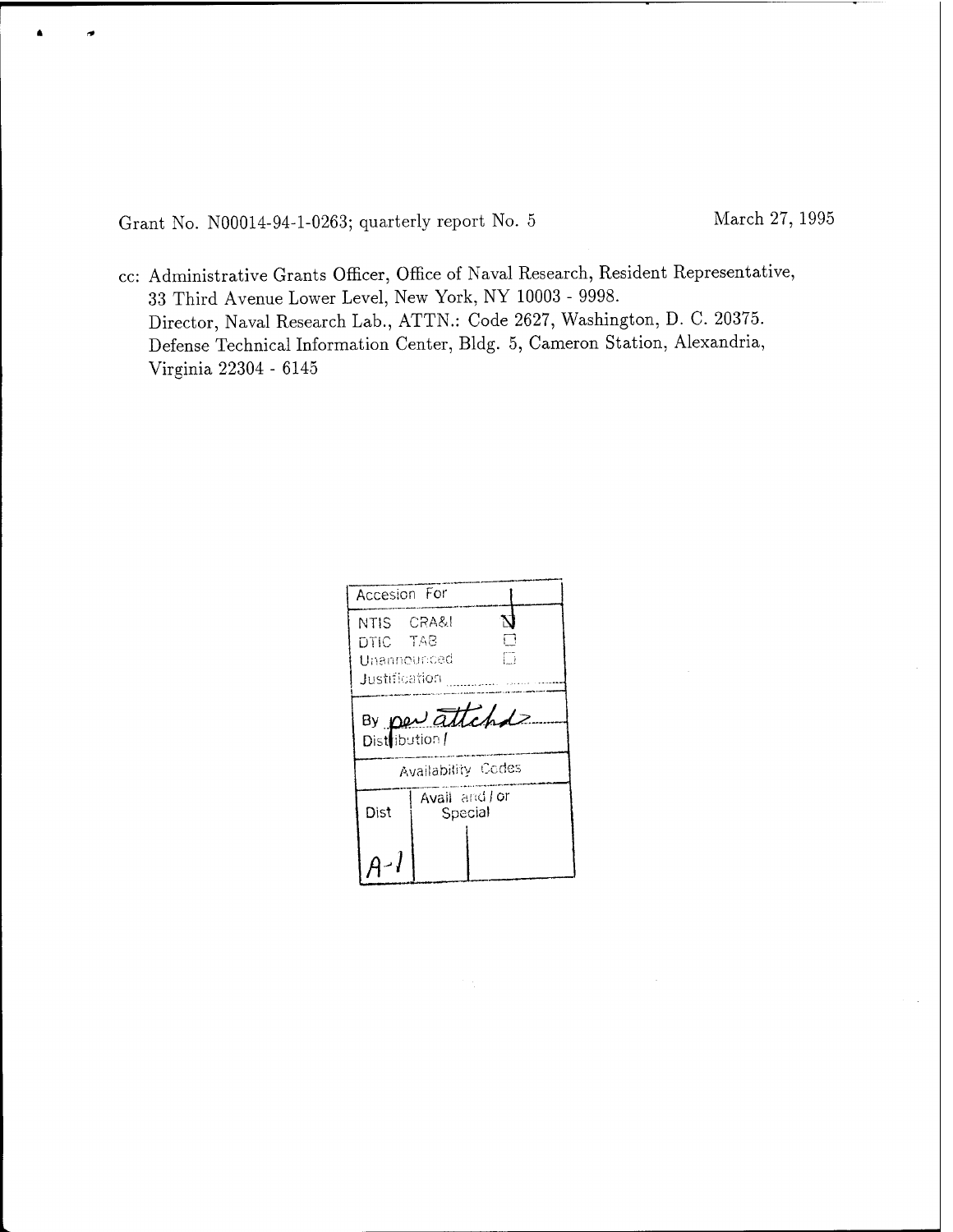

#### OFFICE OF THE UNDER SECRETARY OF DEFENSE (ACQUISITION) DEFENSE TECHNICAL INFORMATION CENTER **CAMERON STATION** ALEXANDRIA, VIRGINIA 22304-6145

IN REPLY<br>REFER TO

DTIC-OCC

SUBJECT: Distribution Statements on Technical Documents

| TO: |  |
|-----|--|

OFFICE OF NAVAL RESEARCH CORPORATE PROGRAMS DIVISION **ONR 353** 800 NORTH QUINCY STREET ARLINGTON, VA 22217-5660

1. Reference: DoD Directive 5230.24, Distribution Statements on Technical Documents, 18 Mar 87.

2. The Defense Technical Information Center received the enclosed report (referenced below) which is  $\eta_{\text{UARTERLY REPORT}\#5}^{\text{maximal}}$  and  $\eta_{\text{UARTERLY REPORT}\#5}^{\text{maximal}}$ 

N00014-94-1-0263 TITLE: CONSTRUCTING FUZZY **MEASURES BY TRANSFORMATIONS** 

3. We request the appropriate distribution statement be assigned and the report returned to DTIC within 5 working days.

4. Approved distribution statements are listed on the reverse of this letter. If you have any questions regarding these statements, call DTIC's Cataloging Branch, (703) 274-6837.

FOR THE ADMINISTRATOR:

**GOPALAKRISHNAN NAIR** Chief, Cataloging Branch

 $\mathbf{L}$ 

1 Encl